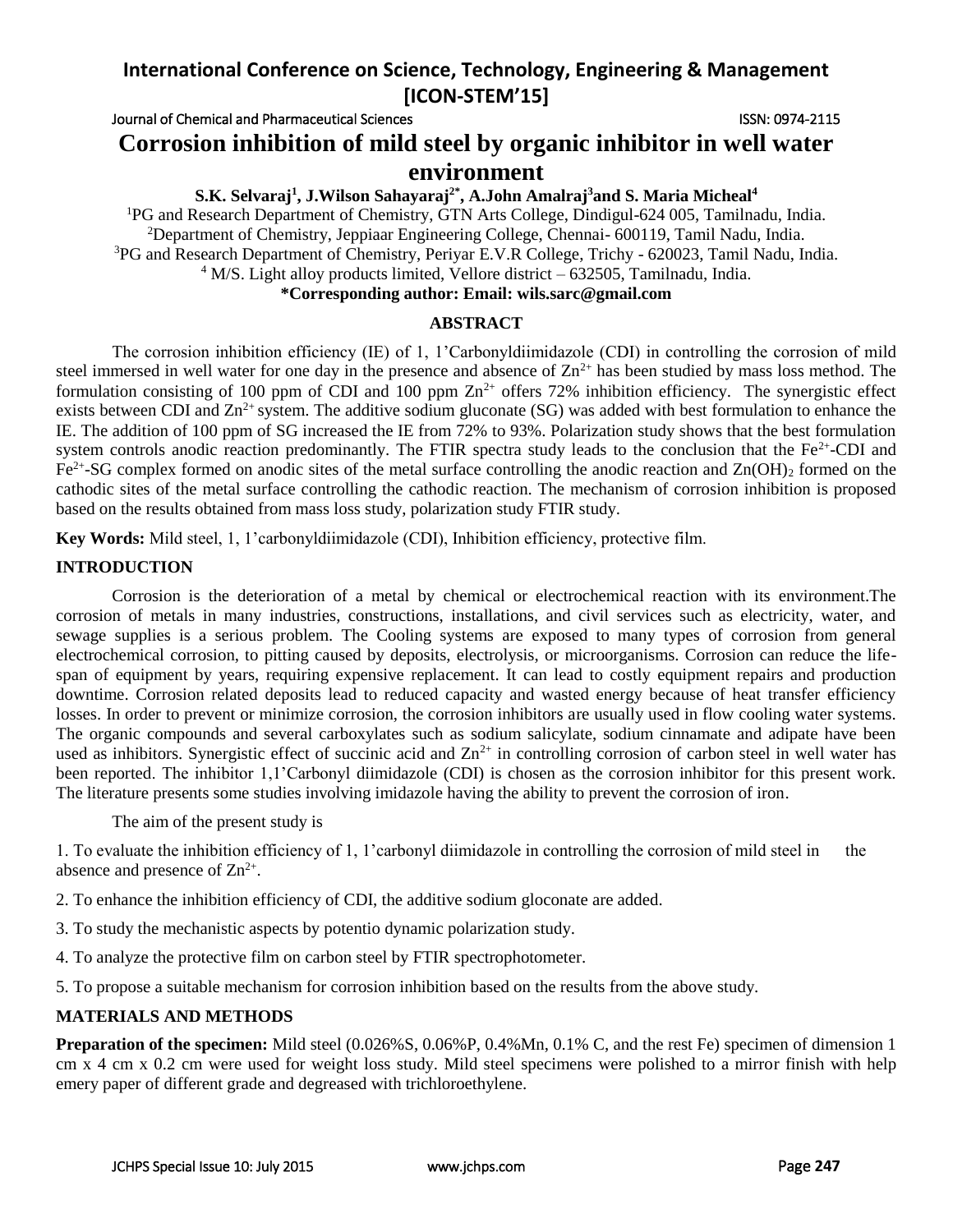#### Journal of Chemical and Pharmaceutical Sciences **ISSN: 0974-2115** ISSN: 0974-2115

**Weight loss method:** The well water used in this study are given in Table 1. Mild steel specimens in triplicate were immersed in 100 ml of well water containing various concentrations of the inhibitors, in the absence and presence of and  $Zn^{2+}$  ions, for a period of one day.

| Table.1.              |                     |  |
|-----------------------|---------------------|--|
| <b>Parameters</b>     | Value               |  |
| pН                    | 8.5                 |  |
| Conductivity          | $3100 \mu m$ hos/cm |  |
| <b>TDS</b>            | $2010$ ppm          |  |
| <b>Chloride</b>       | 590 ppm             |  |
| <b>Sulphate</b>       | 14 ppm              |  |
| <b>Total Hardness</b> | $1100$ ppm          |  |

The weight of the specimens before and after immersion was determined using Shimadzu balance, AY62 model. The corrosion products were cleansed with Clarke's solution. The corrosion rates (CR) of the metal specimens were calculated with the help of the following relationship:

$$
CR = \frac{\Delta m}{A * t} \tag{1}
$$

where

*CR* - corrosion rate

 $\Delta m$  - loss in weight (mg)  $A$  - surface area of the specimen  $(dm<sup>2</sup>)$ 

*t* - Period of immersion (days)

The inhibition efficiency (*IE*) was then calculated using the equation

 $100 \left( 1 - \frac{W_2}{W} \right)$  (2) 1  $IE = 100 \left( 1 - \frac{W_2}{W_1} \right)$ s then calculars the number of  $\left(1-\frac{W_2}{W_1}\right)$ 

Where,  $W_1$  and  $W_2$  are the corrosion rates in the absence and presence of the inhibitor respectively.

**Polarization study:** Polarization studies were carried out by using CHI electrochemical impedance analyzer, model 660 A.. A three electrode cell assembly was employed. The working electrode used was rectangular mild steel with one face of the electrode exposed and the rest shielded with red lacquer. A saturated calomel electrode (SCE) was used as the reference electrode and a rectangular platinum foil was used as the counter electrode. According to the stern-Geary equation, the steps of the linear polarization plot are substituted to get corrosion current

$$
I_{corr} = b_a \times b_c / 2.303 (b_a + b_c) R_p
$$

Where,  $R_p$  is polarization resistance.

The results, such as Tafel slopes ( $b_a$  and  $b_c$ ), and corrosion current ( $I_{\text{corr}}$ ) and corrosion potential ( $E_{\text{corr}}$ ) values were calculated.

**Surface analysis by FTIR spectra:** The metal specimens were taken out of from the test solutions, washed and dried. The film formed on the surface was scratched carefully and it was thoroughly mixed so was to make it uniform throughout. FTIR spectrum of the powder (KBr pellet) was recorded using Perkin – Elmer 1600 FTIR spectrophotometer.

#### **RESULTS AND DISCUSSION**

**Analysis of results of mass loss method:** The corrosion inhibition efficiency of mild steel immersed in well water in the absence and presence of inhibitor systems are given in Table 2 to Table 4. It is seen from Table 1 that the CDI alone is poor inhibitor. But in presence of  $\text{Zn}^{2+}$ , it shows some IE. As concentration CDI increases, IE increases. For example 400 ppm of CDI alone shows 10% IE; But addition of 100 ppm of  $Zn^{2+}$  with CDI shows 72% IE. This suggests that a synergistic effect exists between CDI –  $Zn^{2+}$  system.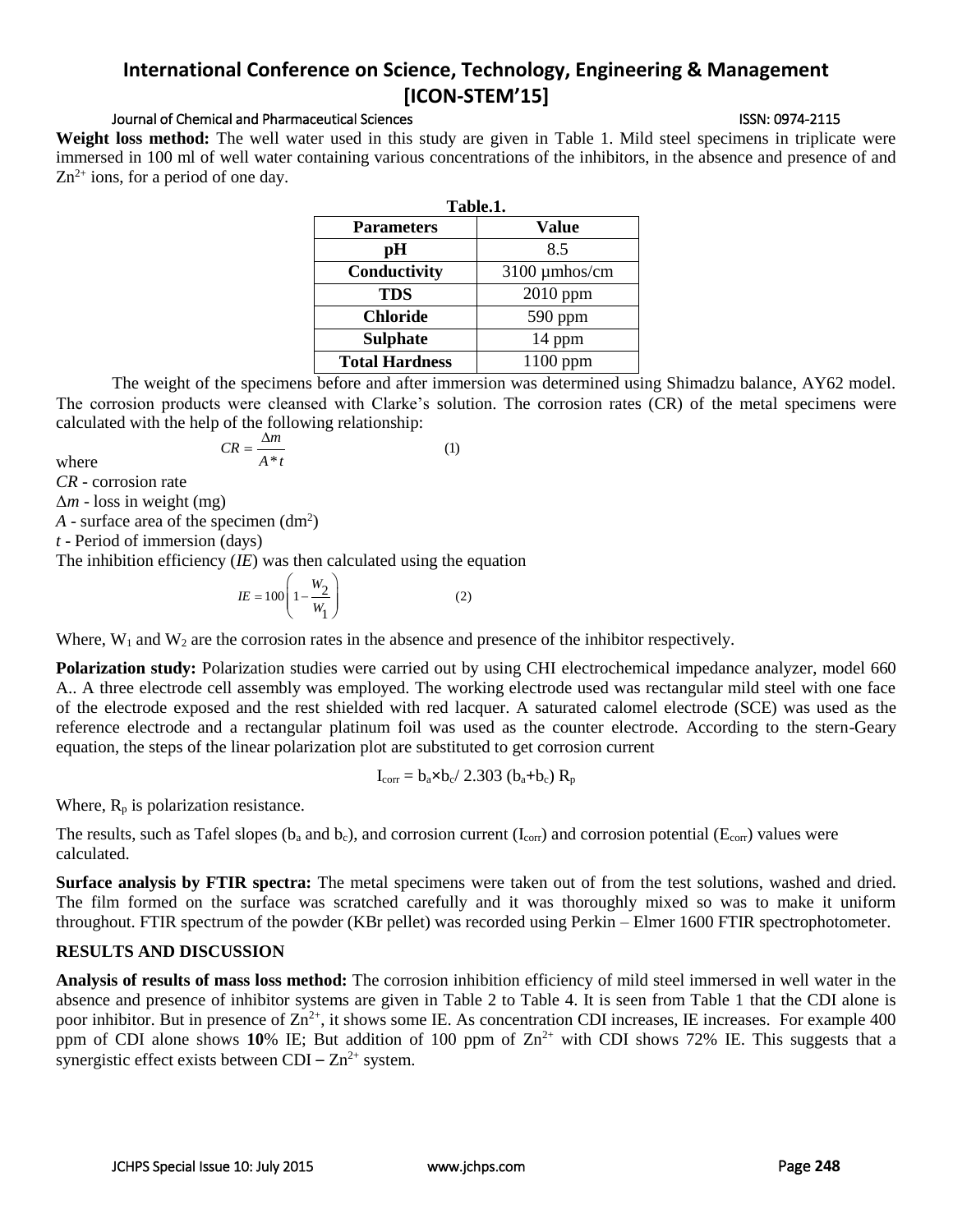Journal of Chemical and Pharmaceutical Sciences **ISSN: 0974-2115** ISSN: 0974-2115

**Table 2. Corrosion inhibition efficiency (IE) of mild steels in well water in the presence of inhibitor obtained by mass loss method**

**Inhibitor system: CDI alone Period of immersion: one day**

| <b>CDIppm</b> | $\mathbf{Zn}^{2+}(ppm)$ | IE% |
|---------------|-------------------------|-----|
|               |                         |     |
|               |                         |     |
| 100           |                         |     |
| 200           |                         |     |
| 300           |                         |     |
| 400           |                         |     |
| 500           |                         |     |

**Table 3. Corrosion inhibition efficiency (IE) of mild steels in well water in the presence of inhibitor obtained by mass loss method.**

**Inhibitor system: Zn2+ system. Period of immersion: one day**

| .<br><b>CDI</b> | $\frac{Zn^{2+}}{(ppm)}$ | IE            |
|-----------------|-------------------------|---------------|
| ppm             |                         | $\frac{0}{0}$ |
|                 |                         |               |
|                 | 10                      |               |
|                 | 50                      |               |
|                 | 100                     |               |
|                 | 150                     |               |
|                 | 200                     |               |
|                 | 250                     |               |

**Table 4. Corrosion inhibition efficiency (IE) of mild steels in well water in the presence of inhibitor obtained by weight loss method.**

| Inhibitor system: CDI –Zn <sup>2+</sup> system |  |
|------------------------------------------------|--|
| Period of immersion: one day                   |  |

| <b>CDIppm</b> | $\mathbf{Zn}^{2+}(ppm)$ | IE% |  |
|---------------|-------------------------|-----|--|
|               |                         |     |  |
|               | -                       |     |  |
| 50            | 100                     | 43  |  |
| 100           | 100                     | 52  |  |
| 200           | 100                     | 65  |  |
| 300           | 100                     | 68  |  |
| 400           | 100                     | 72  |  |
| 500           | 100                     | 70  |  |

**Influence of sodium gluconate on the inhibition efficiency with Zn2+ system:** The influence of sodium gluconate(SG) on the inhibition efficiency with CDI -  $Zn^{2+}$  system is given Table 5. When various concentration of SG added to the CDI  $-Zn^{2+}$  system, the inhibition efficiency does not altered. The  $Zn^{2+}$  - CDI and  $Zn^{2+}$  - SG systems are much transported towards the metal surface, hence protective film is stable.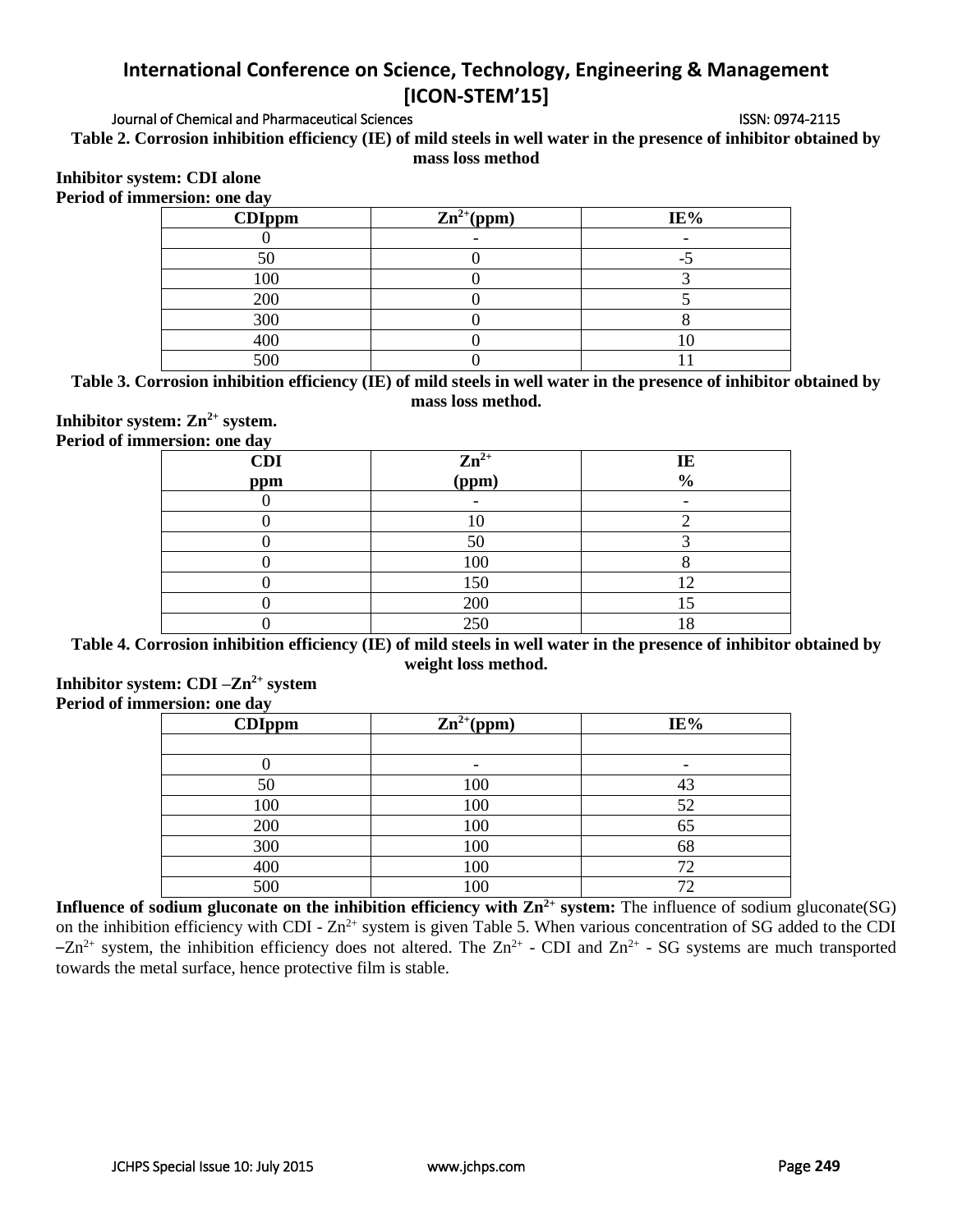Journal of Chemical and Pharmaceutical Sciences ISSN: 0974-2115

**Table 5. Corrosion inhibition efficiency (IE) of mild steels in well water in the presence of inhibitor obtained by weight loss method.**

| Inhibitor system: $CDI - Zn^{2+} - SG$ system |  |
|-----------------------------------------------|--|
| Period of immersion: one day                  |  |

| <b>CDI</b> |                         | <b>SG</b> | IE            |
|------------|-------------------------|-----------|---------------|
| ppm        | $\frac{Zn^{2+}}{(ppm)}$ | ppm       | $\frac{0}{0}$ |
|            |                         |           | -             |
| 400        | 100                     | 50        | 89            |
| 400        | 100                     | 100       | 93            |
| 400        | 100                     | 200       | 93            |
| 400        | 100                     | 300       | 93            |
| 400        | 100                     | 400       | 93            |
| 400        | 100                     | 500       | 93            |

**Analysis of polarization study:** The polarization curves of mild steel immersed in well water in the presence and absence of inhibitors are shown in Figure 2. The corrosion parameters are given in Table 6.

When the mild steel immerse in well water, the corrosion potential  $(E_{corr})$  is -485 mV Vs SCE. The formulation consisting of 400 ppm of CDI, 100ppm of  $Zn^{2+}$  and 100 ppm of SG shifts the corrosion potential from -485 to -507 mV Vs SCE. That is corrosion potential shifts to cathodic direction (from -485 mV to -507 mV). This suggests that the cathodic reaction is controlled predominantly.

**Table.6.Corrosionparametersofcarbonsteel immersed in varioustestsolutionobtained bypolarization method.** 

| <b>Description</b>                                                    | ${\rm E_{corr}}$<br>mV/decade | Dэ<br>mV/decade | b.<br>mV/decade | <b>L</b> corr<br>A/cm <sup>2</sup> |
|-----------------------------------------------------------------------|-------------------------------|-----------------|-----------------|------------------------------------|
| Well water                                                            | -485                          | 479             | 541             | $1.133 \times 10^{-6}$             |
| 400 ppm of CDI,<br>100 ppm of $\mathbb{Z}n^{2+}$<br>and 100 ppm of SG | $-507$                        | 610             | 517             | $2.910x10^{-5}$                    |

Now the shifts in the anodic and cathodic slopes can be compared. Tafel values for the well water are different. The Tafel values for the formulation are not equal (ba = 610 mV/decade b<sub>c</sub> = 517 mV/decade)

When the mild steel immerse in well water, the corrosion current  $(I_{\text{corr}})$  is  $1.133 \times 10^{-6}$  A/cm<sup>2</sup>. It is decreased to  $2.910x10<sup>-5</sup>A/cm<sup>2</sup>$  for the best formulation. The current of the iron dissolution is decreased significantly indicating that the metal surface was passivated by the formed inhibitor layer. The passivity ion is probably due to the formation of CDI –  $Fe<sup>2+</sup>$  surface layer.



**Figure 2: Polarization curves of carbon steel immersed in various test solution**

b. Well water contains 400 ppm of CDI, 100 ppm  $Zn^{2+}$  and 100 ppm SG

a. Well water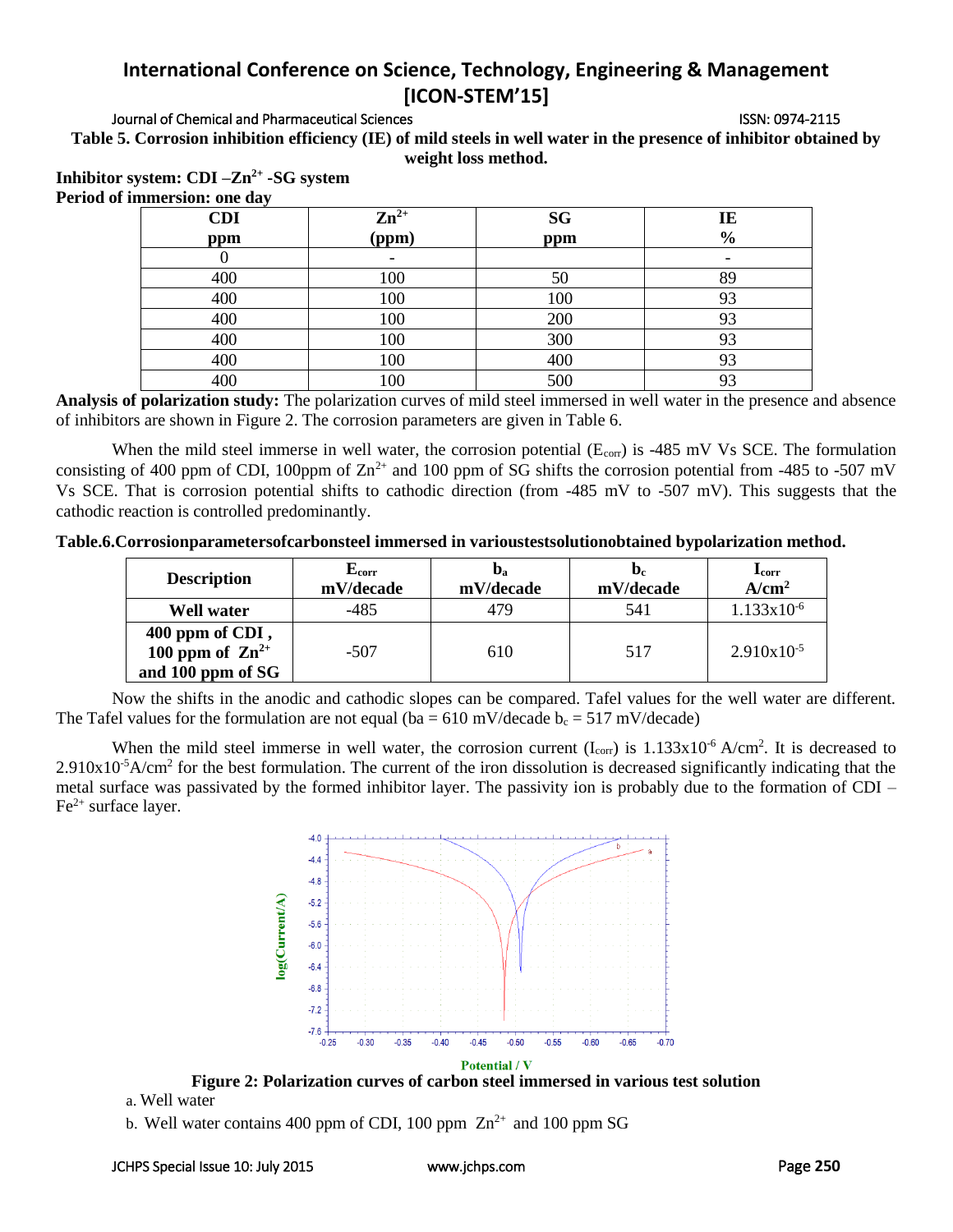#### Journal of Chemical and Pharmaceutical Sciences ISSN: 0974-2115

The significant reduction in corrosion current for inhibitor formulation may indicate more adsorption of the inhibitors and better inhibitions performance. This result suggests that a protective film is formed on the metal surface. This protects the metal from corrosion.

**Analysis of FTIR spectra:** The FTIR spectrum of pure 1, 1'carbonyldiimidazole is shown in Figure 2a. The C=O stretching frequency of carbonyl group appears at 1668 cm-1. The C-N and N-H stretching frequency appears at 1142 cm-1 and 3118 cm-1respectively. The FTIR spectrum (KBr pellet) steel surface after immersion in the well water containing 400 ppm of CDI, 100 ppm  $Zn^{2+}$  and 100 ppm of SG system is shown in Figure 2b. The C=O stretching frequency has decreased from 1668 cm-1 to 1576 cm-1. The C-N stretching frequency has decreased from 1142 cm-1 to 1109 cm-1. The N-H stretching frequency has shifted from 3118 cm-1 to 3396 cm<sup>-1</sup>.



**Figure.2.Analysis of FTIR spectra**

- **a. Pure 1,1' carbonyldiimidazole**
- **b. Film formed on mild steel after immersion in well water containing 400 ppm of CDI, 100 ppm of Zn2+ and 100 ppm of SG**

This indicates that these groups of CDI has coordinated  $Fe^{2+}$ , resulting the formation of  $Fe^{2+}$  - CDI complex on anodic sites of metal surface. It is found that the S=O stretching frequency appears at 1224 cm<sup>-1</sup>. The SG has coordinated with  $Fe^{2+}$  resulting the formation of  $Fe^{2+}$  - SG complex also formed on the anodic sites of metal surface. The peak at 1398  $cm<sup>-1</sup>$  is due to  $Zn(OH)_2$  formed on the cathodic sites of the metal surface. Thus FTIR spectra study leads to the conclusion that the  $Fe^{2+}$  - CDI and  $Fe^{2+}$  - SG complexes formed on anodic sites of the metal surface controlled the anodic reaction and  $Zn(OH)_2$  formed on the cathodic sites of the metal surface controlling the cathodic reaction[9,10].

**Mechanism of corrosion inhibition:** The mass  $-$  loss study reveals that the formulation consisting of 100 ppm of  $Zn^{2+}$ , 400 ppm of CDI and 100 ppm of SG has 93 % inhibition efficiency. A mechanism of corrosion inhibition proposed based on mass loss method, polarization studies and FTIR spectral studies.

In order to explain the above observations, the following mechanism of corrosion inhibition is proposed.

- When the environment consisting of 100 ppm of  $\text{Zn}^{2+}$ , 400 ppm of CDI and 100 ppm of SG are prepared, there is a formation of  $\text{Zn}^{2+}$  -CDI complex and  $\text{Zn}^{2+}$  - SG complex in solution.
- When the mild steel is introduced in this solution, there is diffusion of Zinc complexes move towards the metal surface.
- On the metal surface Zinc complex is converted into iron complex on the anodic site.

$$
Zn^{2+} - CDI + Fe^{2+} \rightarrow Fe^{2+} - CDI + Zn^{2+}
$$

$$
Zn^{2+} - SG + Fe^{2+} \rightarrow Fe^{2+} - SG + Zn^{2+}
$$

• The released  $\text{Zn}^{2+}$  combined with OH<sup>-</sup> to form  $\text{Zn}(\text{OH})_2$  on the cathodic Sites.

$$
Zn^{2+} + 2OH \rightarrow Zn(OH)_2 \rightarrow
$$

• Thus, protective film consists of Fe<sup>2+</sup> - CDI complex, Fe<sup>2+</sup>- SG complex and  $Zn(OH)<sub>2</sub>$ . The mechanism of corrosion inhibition is shown in figure 3.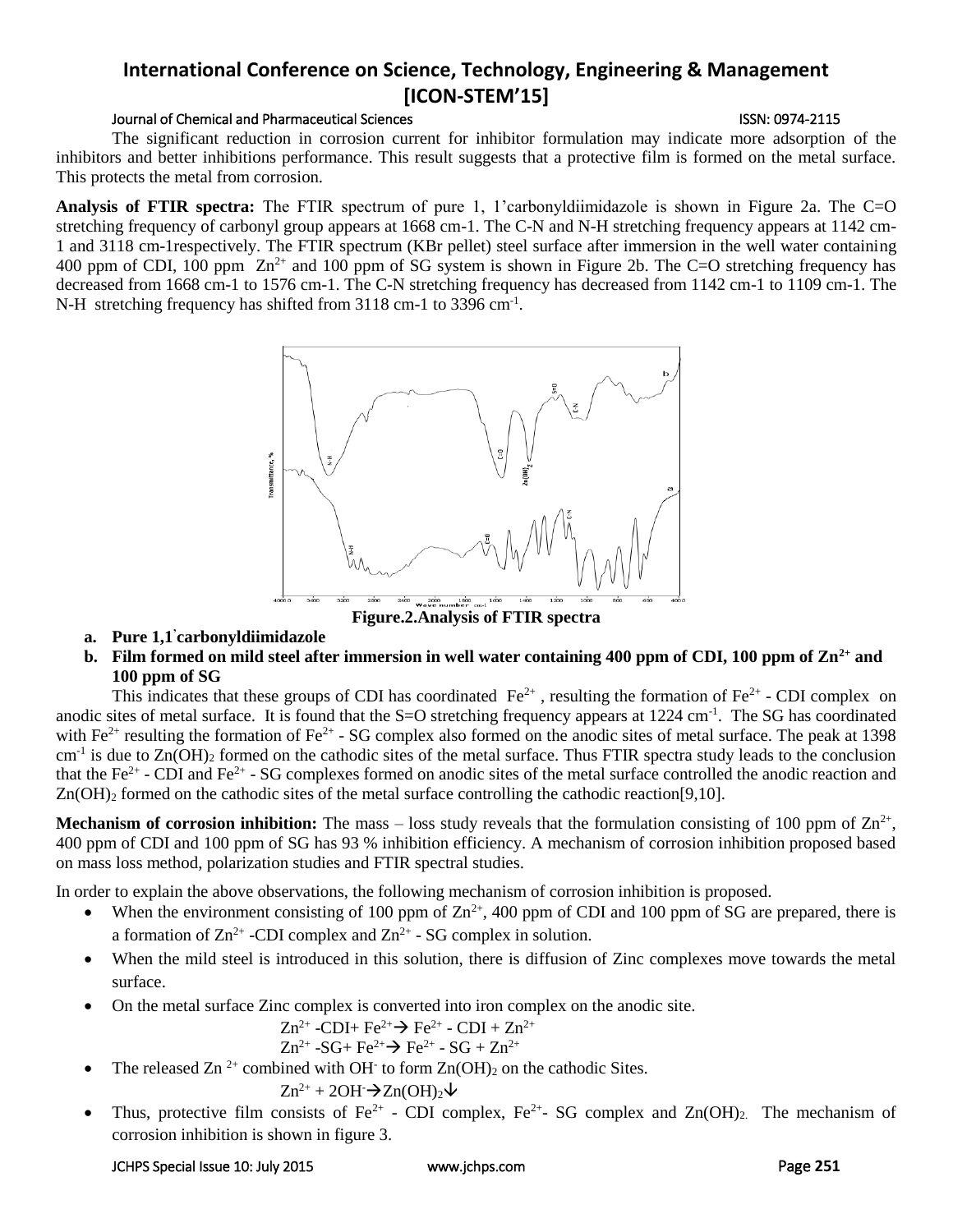Journal of Chemical and Pharmaceutical Sciences ISSN: 0974-2115



**Figure.3.Mechanism of Corrosion Inhibition**

#### **CONCLUSION**

The present study leads to the following conclusions:

- $\checkmark$  The formulation consisting of 100 ppm of  $\text{Zn}^{2+}$ , 400 ppm of CDI and 100 ppm of SG offers 93% inhibition efficiency;
- $\checkmark$  The synergistic effect exists between CDI Zn<sup>2+</sup>- SG system. The mixed inhibitors show better inhibition efficiency than individual.
- $\checkmark$  Polarization study reveals that this formulation controls the anodic reaction predominantly;
- $\checkmark$  FTIR spectra reveal that the protective film consists of Fe<sup>2+</sup> CDI complex and Fe<sup>2+</sup>- SG complex formed on anodic sites of metal surface and  $Zn(OH)_2$  formed on cathodic sites of metal surface.

#### **ACKNOWLEDGEMENT**

The Authors are thankful to their respective management for their help and encouragement.

## **REFERNCES**

A.Y. Musa, A. B. Mohamad, A. A. H. Kadhum, M. S. Takriff, and L. T. Tien, Synergistic effect of potassium iodide with phthalazone on the corrosion inhibition of mild steel in 1.0M HCl, Corrosion Science, 53(11), 2011, 3672–3677.

E. E. Ebenso, A. Hailemichael, S. A. Umoren, and I. B. Obot, Inhibition of mild steel corrosion in sulphuric acid using Alizarin yellow GG dye and synergistic iodide additive, International Journal of Electrochemical Science, 3, 2008, 1325– 1339.

Felicia RajammalSelvarani, S. Santhamadharasai, J. Wilson Sahayaraj, A. John Amalraj and S. Rajendran, Synergistic effect of succinic acid and  $Zn^{2+}$  in controlling corrosion of carbon steel, Bulletin of Electrochemistry, 20, 2004, 561 – 565.

G. Wranglen, Introduction to Corrosion and Protection of Metals (London, U.K:Chapman and Hall), 1985, 236.

H. Baeza, M. Guzmán, P. Ortega, and L. Vera, Corrosion inhibition of copper in 0.5 M hydrochloric acid by 1,3,4 thiadiazole-2,5-dithiol, Journal of the Chilean Chemical Society, 48(3), 2003, 23–26.

J.WilsonSahayaraj, A.JohnAmalraj, SusaiRajendran and N.Vijaya, Journal of Chemistry, 9, 2012, 1746-1752.

K. Nakamoto, Infrared and Raman Spectra of Inorganic and Coordination Compounds, Wiley and Sons, New York, 4th edition, 1986, 95.